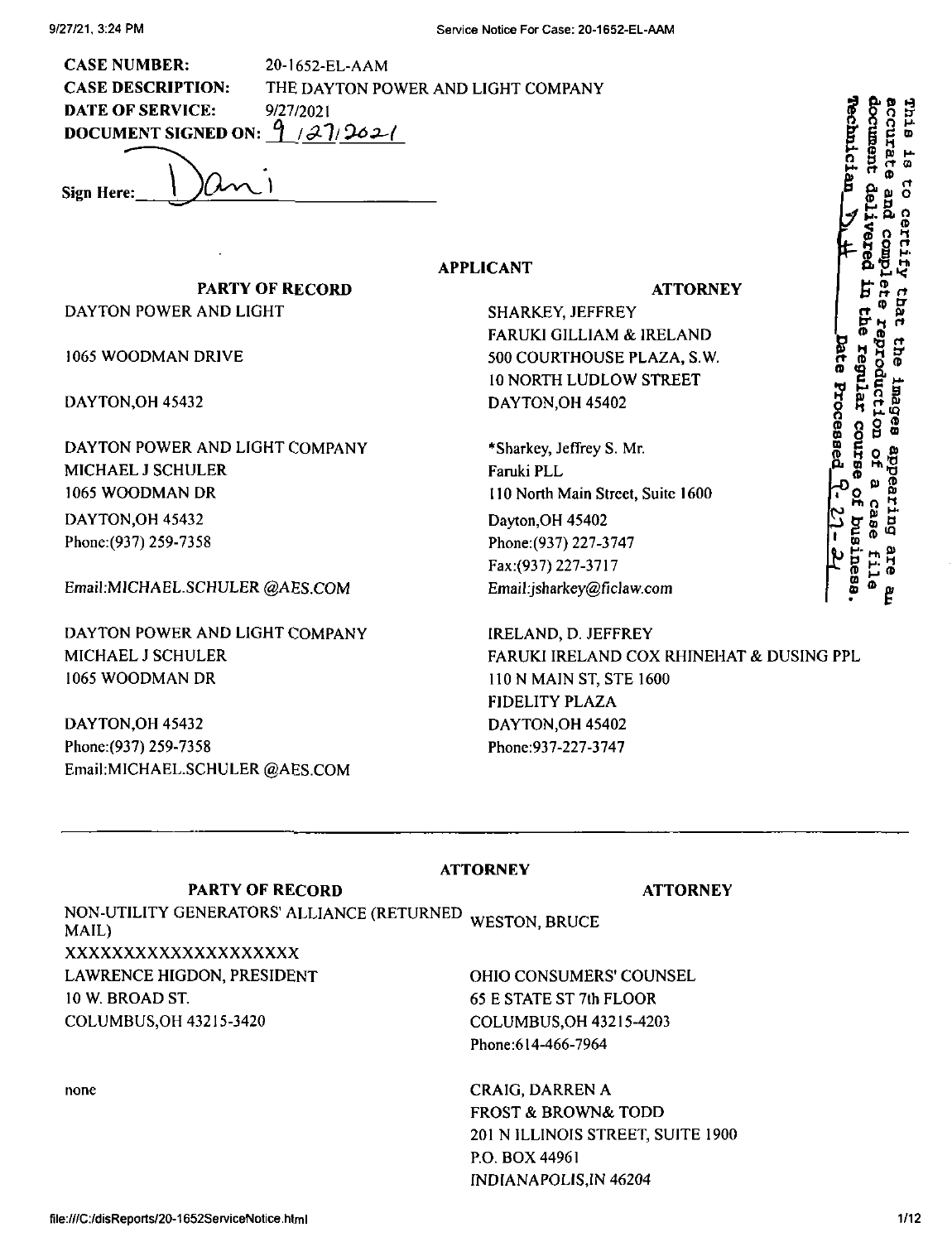none

none

none

none

none

Phone:317-237-3975 Fax:317-237-3900

FINNIGAN, JOHN ASST. CONSUMERS' COUNSEL OHIO CONSUMERS' COUNSEL 65 E. STATE ST, 7th FLOOR COLUMBUS,OH 43215 Phone:(6I4) 466-9585 Email:JOHN.FINNIGAN@OCC.OHIO. GOV

HARTLEY, ROBERT L FROST&BROWN&TODD 201 N ILLINOIS STREET, SUITE 1900 P.O. BOX 44961 INDIANAPOLIS,IN 46204

\*Hollon, Christopher C. Mr. Faruki PLL HON. Main Street Suite 1600 Dayton,OH 45402 Phone:937-227-3727 Fax:937-227-3717 Email:chollon@ficlaw.com

\*McKenney, Bryce A McNccs Wallace & Nurick 21 East State Street, 17th Floor Columbus,OH 43215 Phone:330-730-4941 Email:bmckenney@mcnceslaw.com

\*Whitfield, Angela Mrs. Carpenter Lipps & Leland LLP 280 North High Street, Suite 1300 Columbus,OH 43215 Phonc:614-365-4112 Fax:614-365-9145 Email:paul@carpcnterlipps.com

\*Hchmeyer, Kari D Ms. Benesch, Friedlander, Coplan & Aronoff LLP 41 South High Street Suite 2600 Columbus,OH 43215-6164 Phone:614-223-9344 Fax:614-223-9330 Email:khehmeyer@beneschlaw.com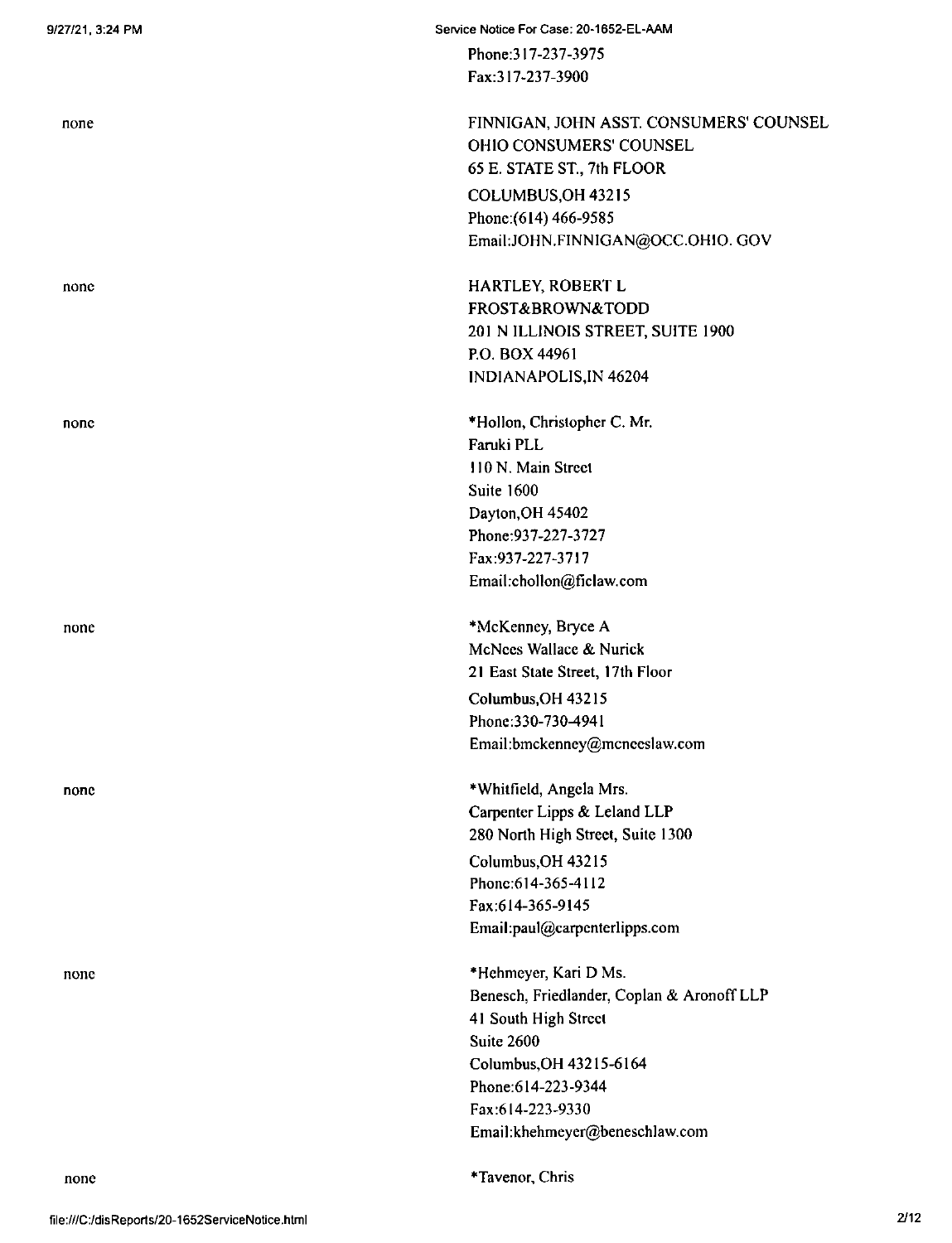none

none

none

none

none

Service Notice For Case: 20-1652-EL-AAM The Ohio Environmental Council 1145 Cheasapeake Avenue, Suite I Columbus,OH 43212 Phone:(614)558-8913 Email:ctavenor@theoec.org

> \*Sharkey, Jeffrey S. Mr. Faruki PLL 110 North Main Street, Suite 1600 Dayton,OH 45402 Phone:(937) 227-3747 Fax:(937) 227-3717 Email:jsharkey@riclaw.com

COLUMBUS,OHIO 43216-1008 Phone:614-464-5462 Fax:614-719-5146 Email:MRLEPPLA@VORYS.COM LEPPLA, MIRANDA R. ATTORNEY VORYS, SATER, SEYMOUR AND PEASE LLP 52 EAST GAY STREET

\*Darr, Frank P. 6800 Linbrook Blvd. Columbus,OH 43235 Phone:614-390-6750 Email:fdarr2019@gmail.com

\*Chmiel, Stephanie M Ms. Thompson Hine 41 S, High Street, Suite 1700 Columbus,OH 43215 Phonc:6I4-469-3247 Fax:614-469-3247 Email:stephanie.chmiel@thompsonhine.com

Dunn, James D. Senior Counsel OE Retail Services, LLC 12385 Township Road 215 Findlay,OH 45840 Phone:419-379-8552 Email:jdunn@oneenergyllc.com

Columbus,OH 43215-4291 Phone:(614) 227-4821 Fax:(614) 227-2390 \*Orahood, Teresa Bricker & Eckler LLP 100 South Third Street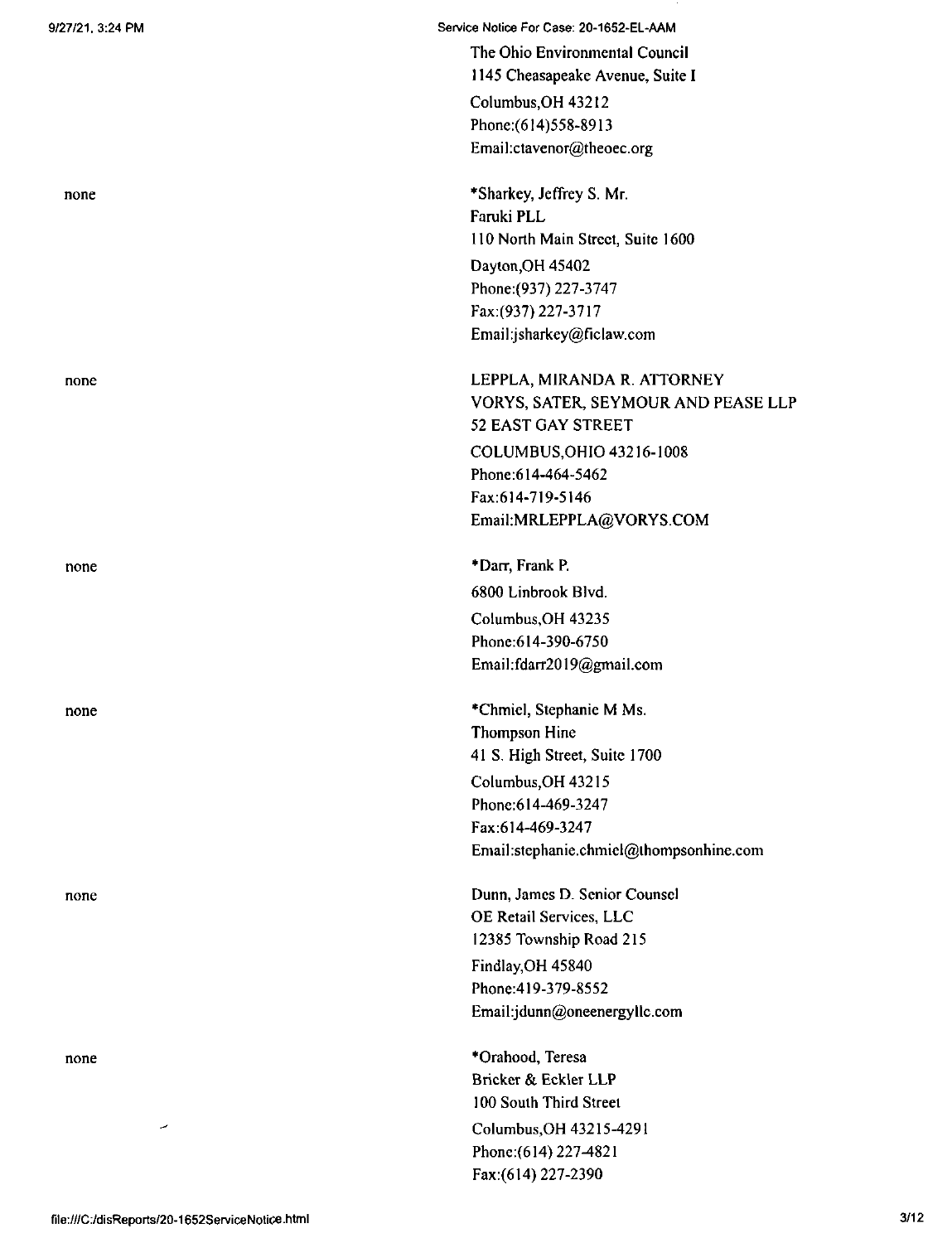none

none

none

none

none

**Service Notice For Case: 20-1652-EL-AAM**

**Email:torahood@bricker.com**

\*Romig, Drew B Mr. Optimum Power Investments 230 West St. Ste. 150 Columbus,OH 43215 **Phone:(330)418-6606 Email:dromig@nationwideenergypartncrs.com**

\*Dove, Robert Mr. KEGLER BROWN HILL RITTER CO LPA 65 E. STATE STREET SUITE 1800 Columbus,OH 43215-4295 Phone:614-462-5443 Fax:614-464-2634 Email:RDOVE@KEGLERBROWN.COM

\*Cahill, Valeric A Ms. Whitt-Sturtevant 88 E. Broad St. #1590 Columbus,OH 43215 Phone:614-405-8717 Email:cahill@whitt-sturtevant.com

\*Leppla, Miranda R Ms. The Ohio Environmental Council 1145 Chesapeake Avenue Suite <sup>I</sup> Columbus,OH 43212 Phone:(614)487-7506 Fax:(614)487-7506 **Email:mleppla@theoec.org**

KELTER, ROBERT ATTORNEY AT LAW ENVIRONMENTAL LAW & POLICY CENTER 35 EAST WACKER DRIVE SUITE 1600 **CHICAGO,IL 60601-2206** Phone:312-795-3734 Fax:312-795-3730 Email:RKELTER@ELPC.ORG

\*Grundmann, Carrie H Spilman Thomas & Battle PLLC 110 Oakwood Drive, Suite 500 Winston-Salem,NC 27103 Phone:(336)631-1051 Fax:(336)725-4476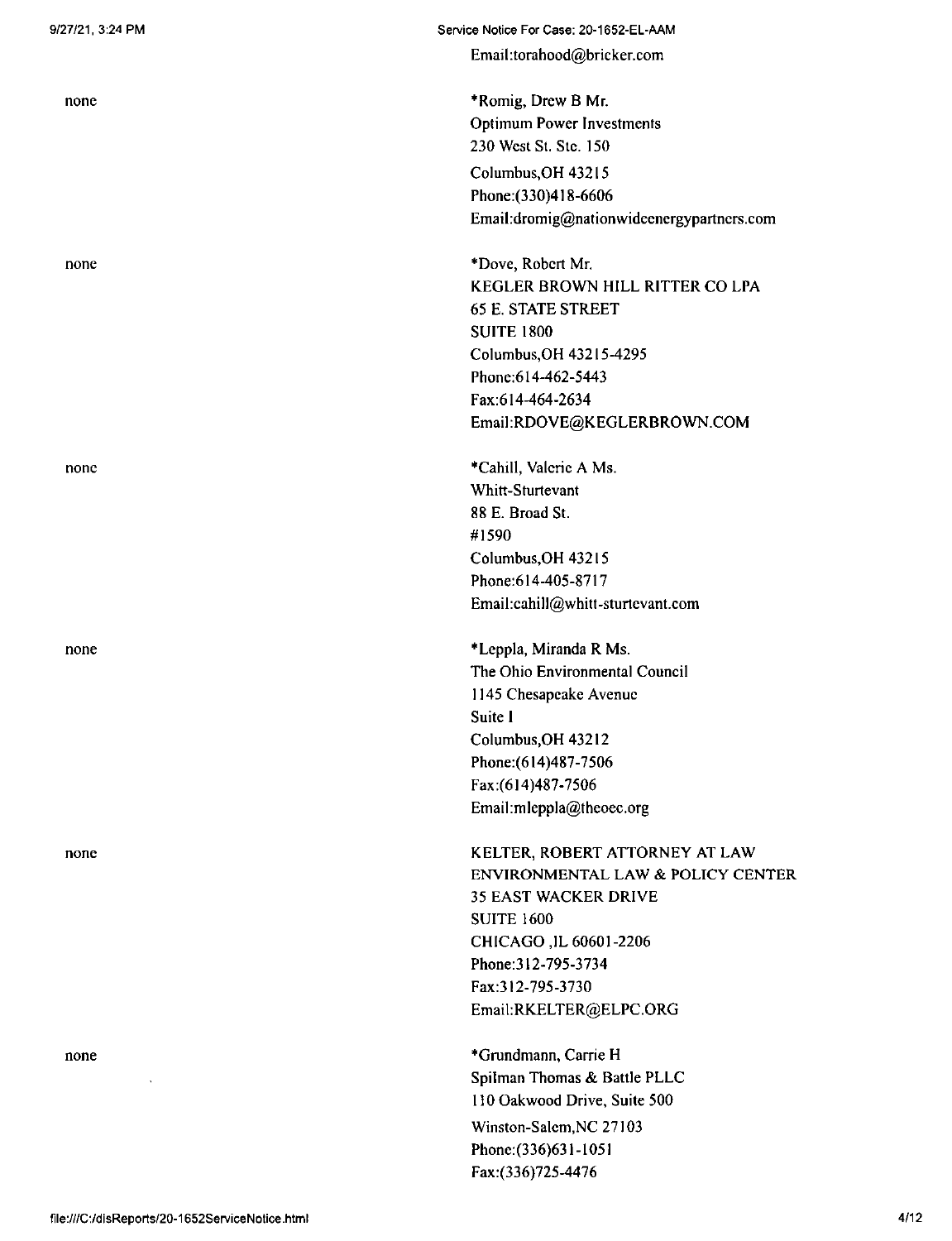none

none

none

none

none

Service Notice For Case: 20-1652-EL-AAM Email:cgrundmann@spilmanlaw.com

> BORCHERS, DYLAN F BRICKER & ECKLER LLP 100 S THIRD STREET COLUMBUS,OH 43215 Phone:614-227-4914 Fax;614-227-2390 Email:DBORCHERS@BRICKER.COM

LAZER, REBECCA LEGAL ASSISTANT ENVIRONMENTAL LAW & POLICY CENTER 35 E WACKER DR STE 1600 CHICAGO,IL 60601 Phone:(312) 795-3718 Email:RLAZER@ELPC.ORG

DONADIO, THOMAS V CARPENTER LIPPS & LELAND LLP 280 NORTH HIGH STREET SUITE 1300 COLUMBUS,OH432I5 Phone;614-365-4100 Email:DONADIO@CARPENTERLIPPS.COM

\*Bojko, Kimberly W. Mrs. Carpenter Lipps & Leland LLP 280 North High Street 280 Plaza Suite 1300 Columbus ,OH 43215 Phone:614-365-4100 Fax:614-365-9145 Email:bojko@carpenterlipps,com

Columbus,OH 43215 Phone:(614)526-9206 Email:lindsey.molter@puco.Ohio.gov \*Molter, Zee 180 East Broad St

\*Greene, Tracy J. Mrs. Ohio Consumers' Counsel 65 East State St. 7th Floor Columbus,OH 43215 Phone:614-466-9547 Fax:614-466-8574 Email:tracy.greene@occ.ohio.gov

none \*Betterton, Evan F Mr.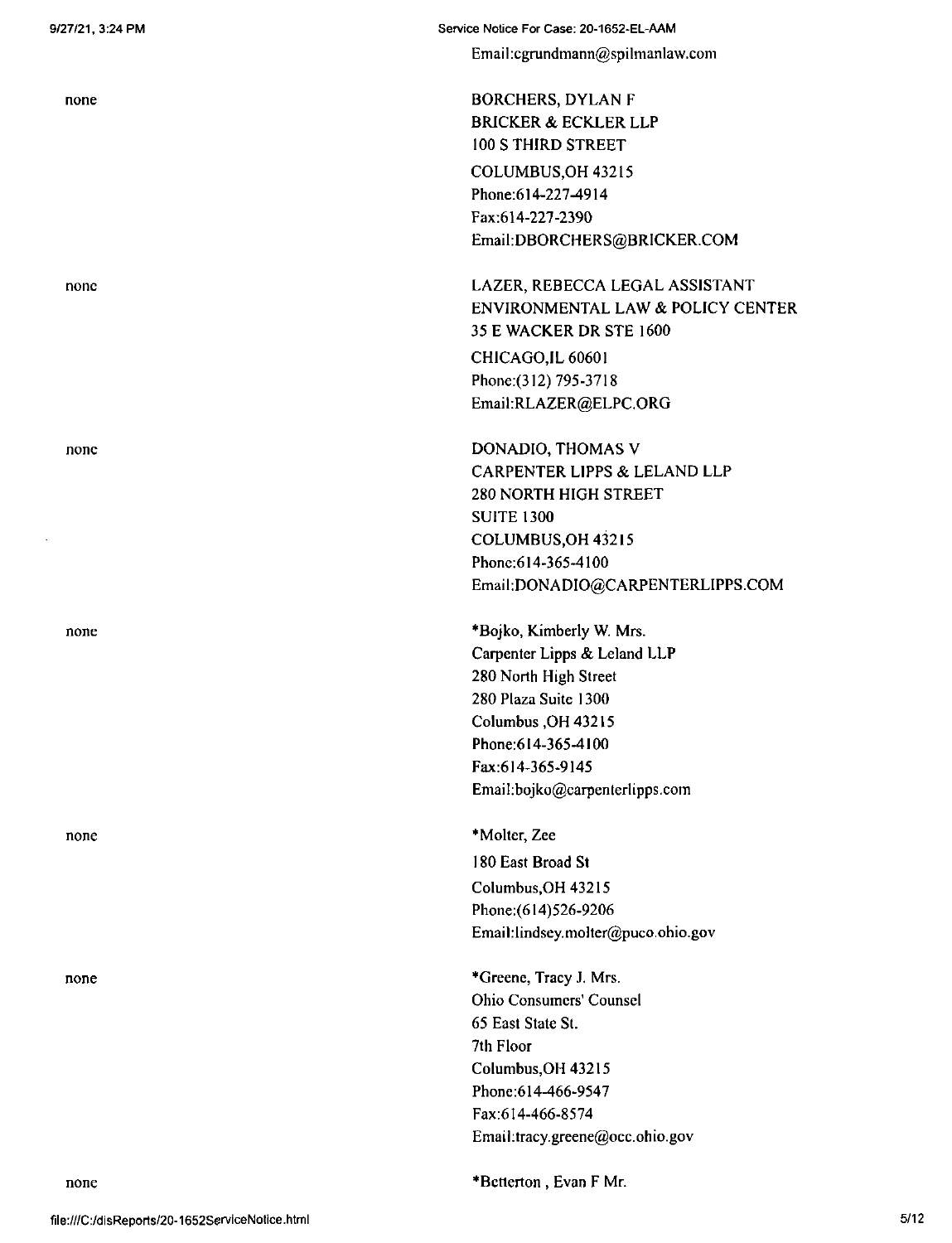none

none

none

none

none

Service Notice For Case: 20-1652-EL-AAM IGS Energy

> 6100 Emerald Parkway Dublin,OH 43016 Phonc:(904)305-4584 Email:ebetterton@igsenergy.com

\*Wieg, Christina Ms. Frost Brown Todd LLC 10 W. Broad Street Suite 2300 Columbus,OH 43215 Phone:(614)559-7219 Fax:(614)464-1737 Email:cwieg@fbtlaw.com

\*Fischer, Mary E. Ms. Public Utilities Commission of Ohio 180 E. Broad St. Columbus,OH 43215 Phone:(614)466-0469 Email:mary.fischer@puco.ohio.gov

\*ChiIcote, Heather A. Public Utilities Commission of Ohio 180 East Broad Street Columbus,OH 43215 Phone:(614) 466-0407 Email:hcather.chilcotc@puco.ohio.gov

\*Trcadway, Katie Johnson Ms. One Energy Enterprises LLC 12385 Township Road 215 Findlay,OH 45840 Phone:419-905-5821 Email:ktreadway@oneenergyllc.com

\*Cohn, Jody Kyler Mrs. Boehm, Kurtz & Lowry 36 E. Seventh St. Ste 1510 Cincinnati,OH 45202 Phone;(513) 421-2255 Fax:(513)421-2764 Email:jkyler@bkllawfirm.com

Oles, Kevin D. Thompson Hine LLP 41 South High Street, Suite 1700 Columbus,OH 43215 Phone:614-469-3247 Email:Kevin.Oles@ThompsonHine.com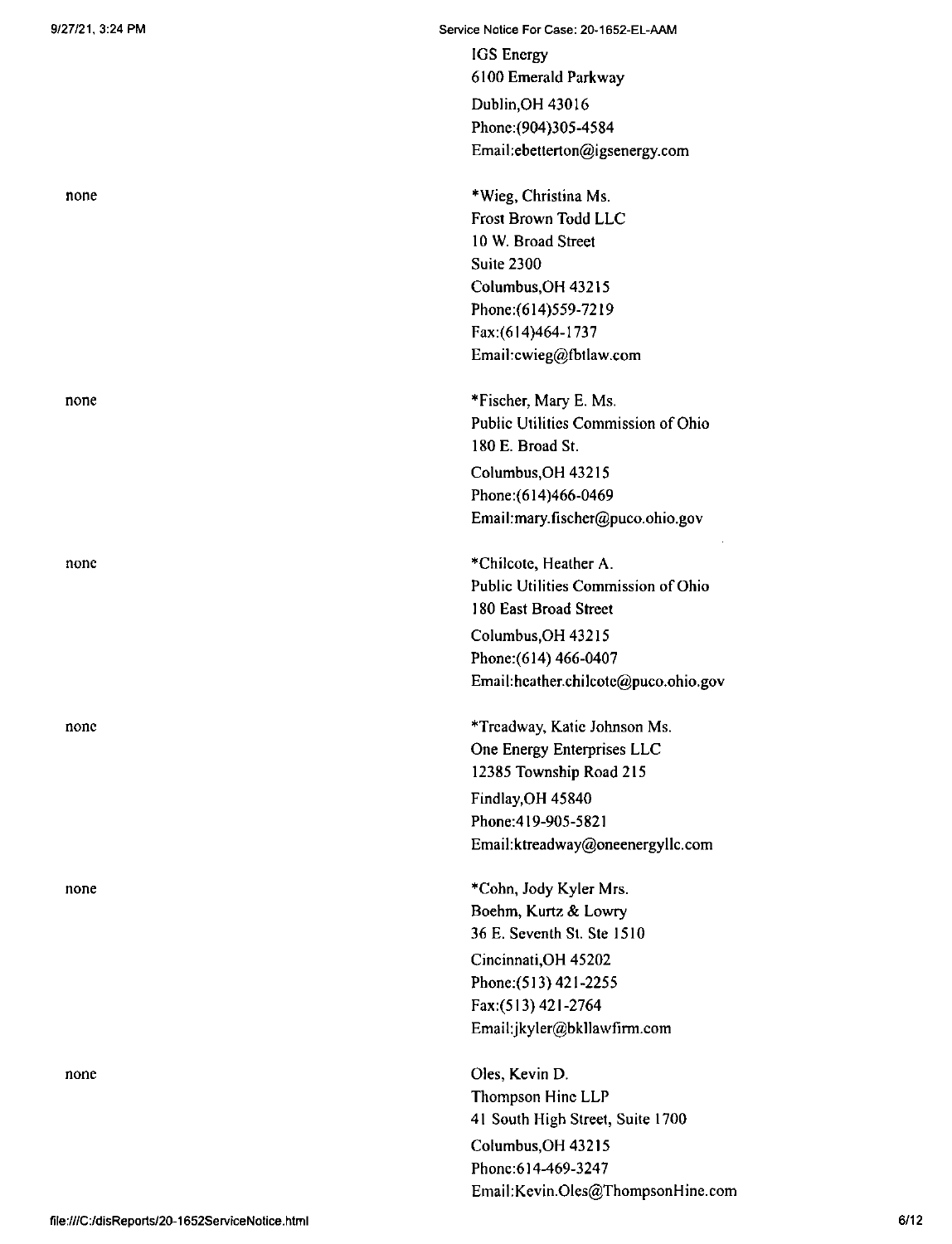none

none

none

none

Hogan, Christopher J. Zieger, Tigges & Little LLP 41 South High Street 3500 Huntington Center Columbus,OH 43215 Phone:614-324-5078 Fax:614-365-7900 Email:hogan@litohio.com

\*Pritchard, Matthew R. Mr. McNees Wallace & Nurick **21 East State Street** 17th Floor Columbus,OH 43215 Phone:614-719-2840 **Fax:614-469-4653** Email:mpritchard@mcneeslaw.com

\*Kurtz, Michael L. Mr. Boehm, Kurtz & Lowry 36 E. Seventh St., Suite 1510 Cincinnati,OH 45202 Phone:(513)421-2255 Fax:(513)421-2764 Email:mkurtz@bkllawfirm.com

DONADIO, THOMAS V CARPENTER LIPPS & LELAND LLP 280 N HIGH ST STE 1300 COLUMBUS,OH 43215 Phone:(614) 365-4100 Email:DONADIO@CARPENTERLIPPS.COM

Little, Jr., Marion H. Zieger, Tigges & Little LLP 41 South High Street 3500 Huntington Center Columbus,OH 43215 Phone:614-324-5078 Fax:614-365-7900 Email:little@litohio.com

\*Schuler, Michael J Mr. The Dayton Power and Light Company 1065 Woodman Dr. **Dayton,OH 45432** Phonc:(937)259-7358 Email:michael.schulcr@acs.com

none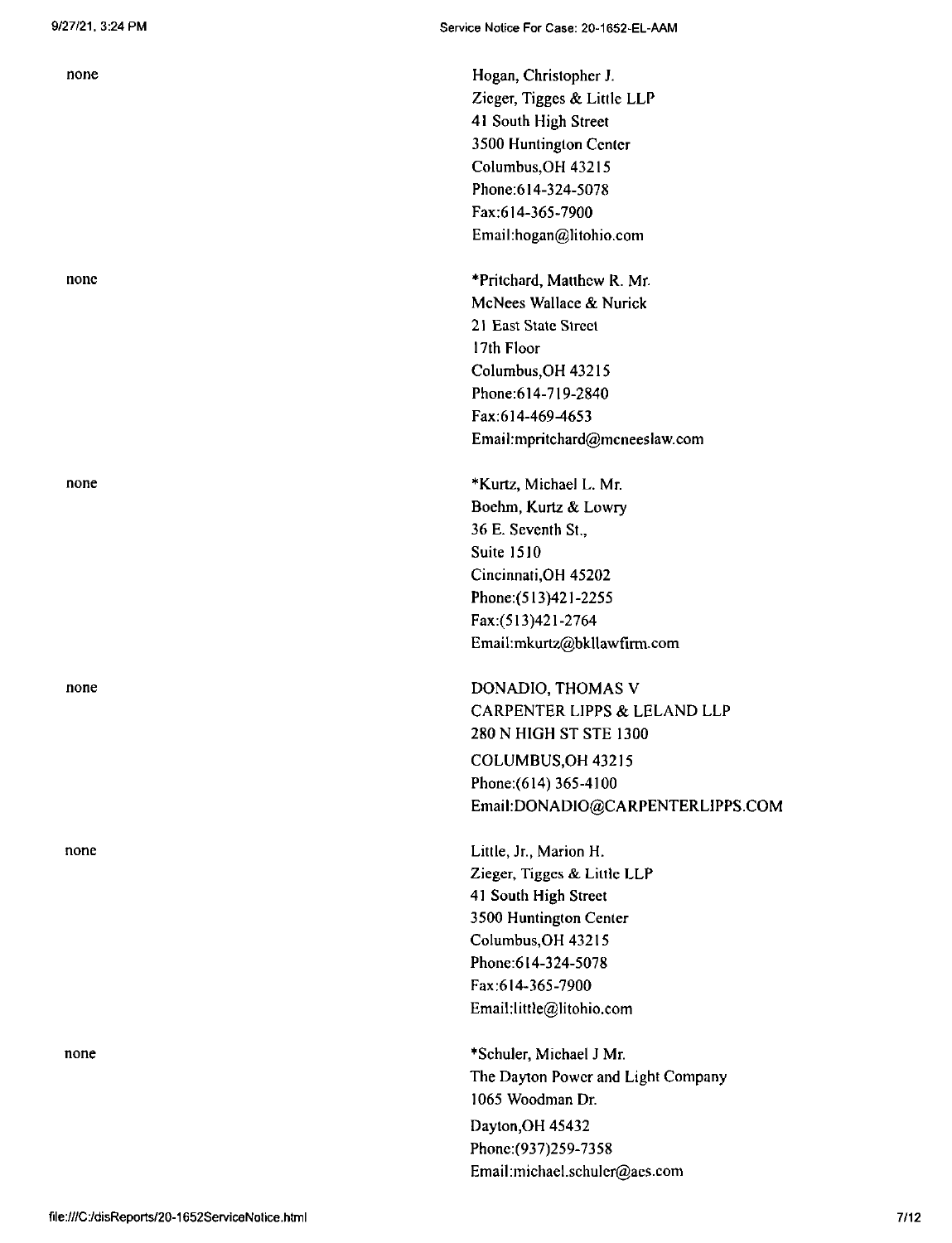none

none

none

none

none

Oliker, Joseph 6100 Emerald Parkway Dublin,Ohio 43016 Phone:614-659-5000 Email:joe.oliker@igs.com

\*Dougherty, Trent A Mr. Ohio Environmental Council 1145 Chesapeake Ave Suite <sup>I</sup> Columbus,OH 43212 Phone:(614)487-7506 Email:tdoughcrty@theocc.org

\*Fykes, Lucas A. Mr. Whitt Sturtevant LLP 88 E. Broad Street, Stc 1590 Columbus,OH 43215 Phonc:(614)405-8716 Fax;(614)675-9448 Email:fykcs@whitt-sturtcvant.com

COLUMBUS,OH 43215-6164 Phone:614-223-9363 Fax:614-223-9330 EmaiI:TALEXANDER@BENESCHLAW.COM ALEXANDER, N. TREVOR BENESCH FRIEDLANDER COPLAN & ARONOFF LLP 41 SHIGH ST STE 2600

WILLIAMSON, DERRICK PRICE SPILMAN THOMAS & BATTLE PLLC IlOO BENT CREEK BLVD STE lOl MECHANICSBURG,PA 17050 Phone:(7l7) 795-2741 Fax:(717) 795-2743 Email:DWlLLIAMSON@SPILMANLAW.COM

\*Alcxandcr, N. Trevor Mr. Benesch, Friedlander, Coplan & Aronoff, LLP 41 S. High St, 26th Floor Columbus, OH 43215 Phone:614-223-9363 Fax:614-223-9330 Email:talexander@beneschlaw.com

\*Siewe, Sarah Bcncsch Friedlander Coplan & AronofFLLP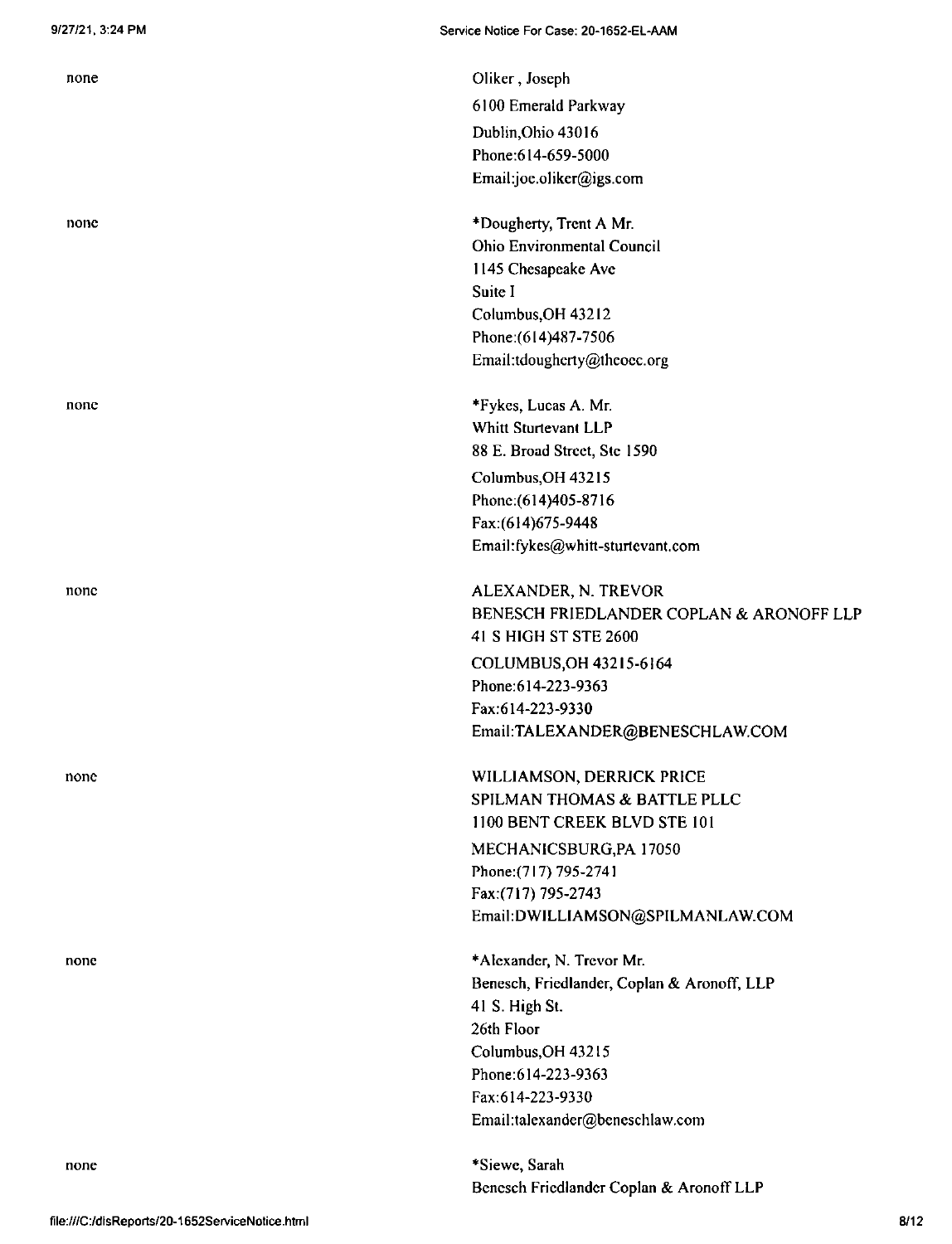9/27/21,3:24 PM Service Notice For Case: 20-1652-EL-AAM

41 South High Street 26th Floor Columbus,OH 43215 Phone:614-223-9309 Email:ssicwc@bcncschlaw.com

### **INTERVENOR**

### **PARTY OF RECORD ATTORNEY**

Hemstein, Kara H. Bricker & Eckler LLP 100 South Third Street Columbus,OH 43215-4291 Phone: 614-227-4914 Fax:614-227-2390 Email:khemstein@bricker.com

NONE

NONE

CITY OF DAYTON KEITH STEEBER 101 W. THIRD ST DAYTON,OH 45402 Phonc:937-333-3838

CHARGEPOINT

254 E HACIENDA AVE CAMPBELL,CA 95008

DIRECT ENERGY BUSINESS, LLC REG MGR RYAN HARWELL 910 LOUISIANA ST HOUSTON, TX 77002 Phone:(281) 800-6157 Email:RYAN.HARWELL@DIRECTENERGY.COM

DIRECT ENERGY LP MARK WHITT THE KEYBANK BUILDING, SUITE 1590 88 EAST BROAD STREET COLUMBUS.OH 43215 Phone;614-224-3946

## EmaihWHITT@WHITT-STURTEVANT.COM

ENVIRONMENTAL LAW AND POLICY CENTER TARA SANTARELLI 21 W BROAD STREET STE 800 COLUMBUS,OH 43215-4170 Phone:614-732-0966

INDUSTRIAL ENERGY USERS OF OHIO MATTHEW R. PRITCHARD

\*Fykes, Lucas A. Mr. Whitt Sturtevant LLP 88 E. Broad Street, Ste 1590

Columbus,OH 43215 Phonc:(614)405-8716 Fax:(614)675-9448 Email:fykes@whitt-Sturtevant.com

COX, CAROLINE ENVIRONMENTAL LAW & POLICY CENTER 21 W. BROAD ST, FLOOR 8

COLUMBUS,OH 43215 Phonc:312-673-6500 EXT.3742 Email:COX@ELPC.ORG

GLOVER, REBEKAH J. McNEES WALLACE & NURICK LLC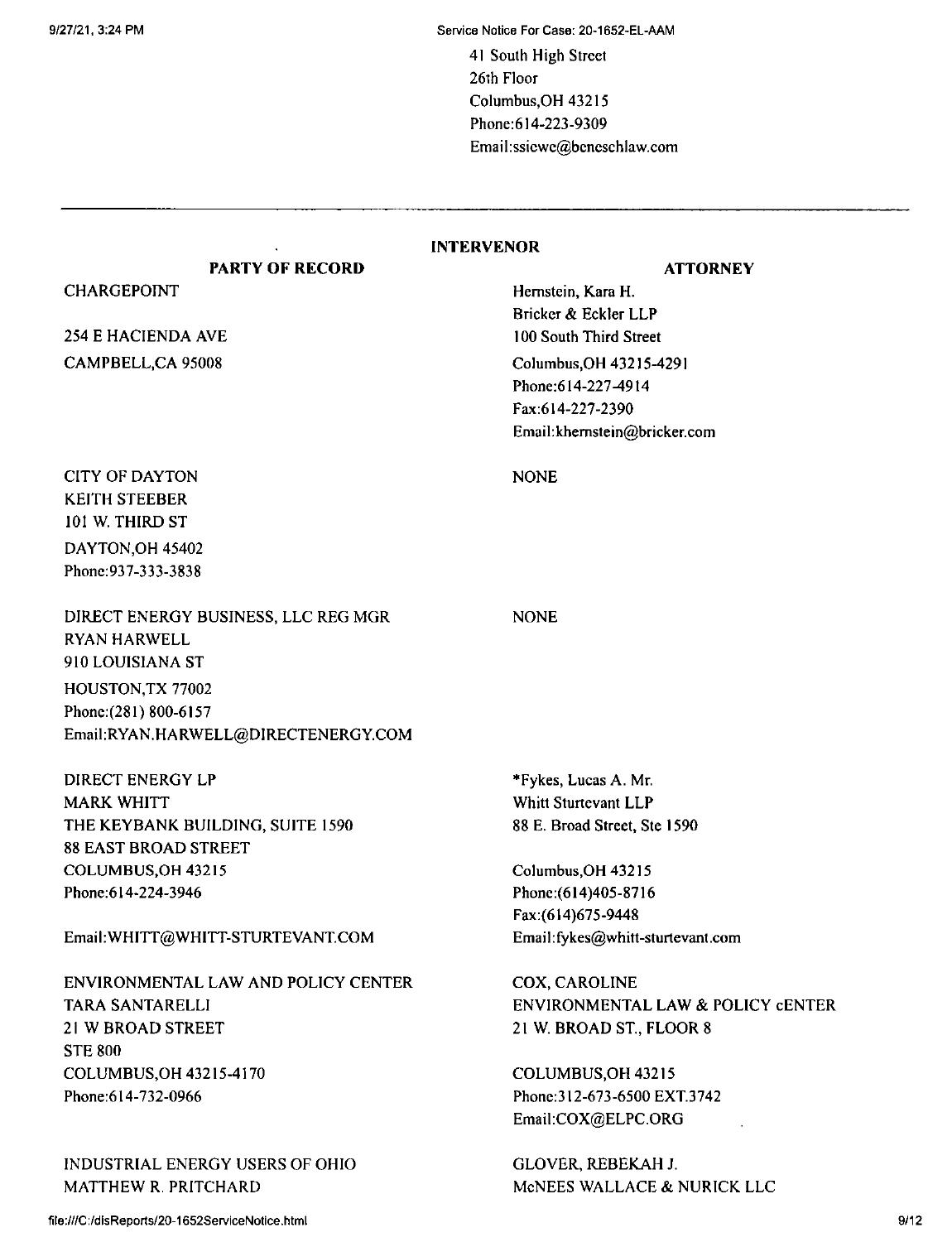9/27/21,3:24 PM Service Notice For Case; 20-1652-EL-AAM

17TH FLOOR MCNEES WALLACE & NURICK LLC FIFTH THIRD CENTER 2<sup>1</sup> E. STATE STREET 2<sup>1</sup> EAST STATE ST I7TH FLOOR COLUMBUS,OH 432<sup>1</sup><sup>5</sup> Phone:(614) 469-8000

INTERSTATE GAS SUPPLY INC JOSEPH E. OLIKER 6100 EMERALD PARKWAY DUBLIN ,OH 43016 Phone:614-659-5000

# NATIONWIDE ENERGY PARTNERS LLC NONE 230 WEST STREET, SUITE 150 COLUMBUS,OH 43215

none

none

OHIO CONSUMERS' COUNSEL CHRISTOPHER HEALEY 65 EAST STATE STREET 7TH FLOOR COLUMBUS,OH 43215-4203 Phone:(614) 466-9571 Email:CHRISTOPHER,HEALEY@OCC.OHIO.GOV

OHIO ENERGY GROUP JODY KYLER COHN, ESQ. 36 EAST SEVENTH STREET SUITE 1510 CINCINNATI ,OH 45202 Phone: 513-421-2255 Fax:513-421-2764

Ohio Environmental Council Chris Tavcnor

COLUMBUS,OH 43215 Phone:614-719-2855 Fax:614-469-4653 Email:rglover@mcneeslaw.com

\*Betterton , Evan F Mr. IGS Energy 6100 Emerald Parkway Dublin,OH 43016 Phone:(904)305-4584 Email:cbcttcrton@igsenergy.com

\*Allen, Bethany IGS Energy 6100 Emerald Parkway Dublin,OH 43016 Phonc:(614)659-5384 Email:bethany.allen@igs.com

\*Nugcnt, Michael A. Mr. IGS Energy 6100 Emerald Parkway Dublin,OH 43016 Phone:614-659-5065 Email:mnugent@igsenergy.com

Wilson, Ambrosia E. Office of the Ohio Consumers' Counsel 65 East State Street 7th Floor

Columbus ,OH 43215-4213 Phonc:(614) 466-1292 Email:ambrosia.wilson@occ.ohio.gov

BOEHM, KURT J ESQ BOEHM, KURTZ & LOWRY 36 E SEVENTH STREET SUITE 1510 CINCINNATI,OH 45202 Phonc;(513) 421-2255 Fax:(513)421-2764

NONE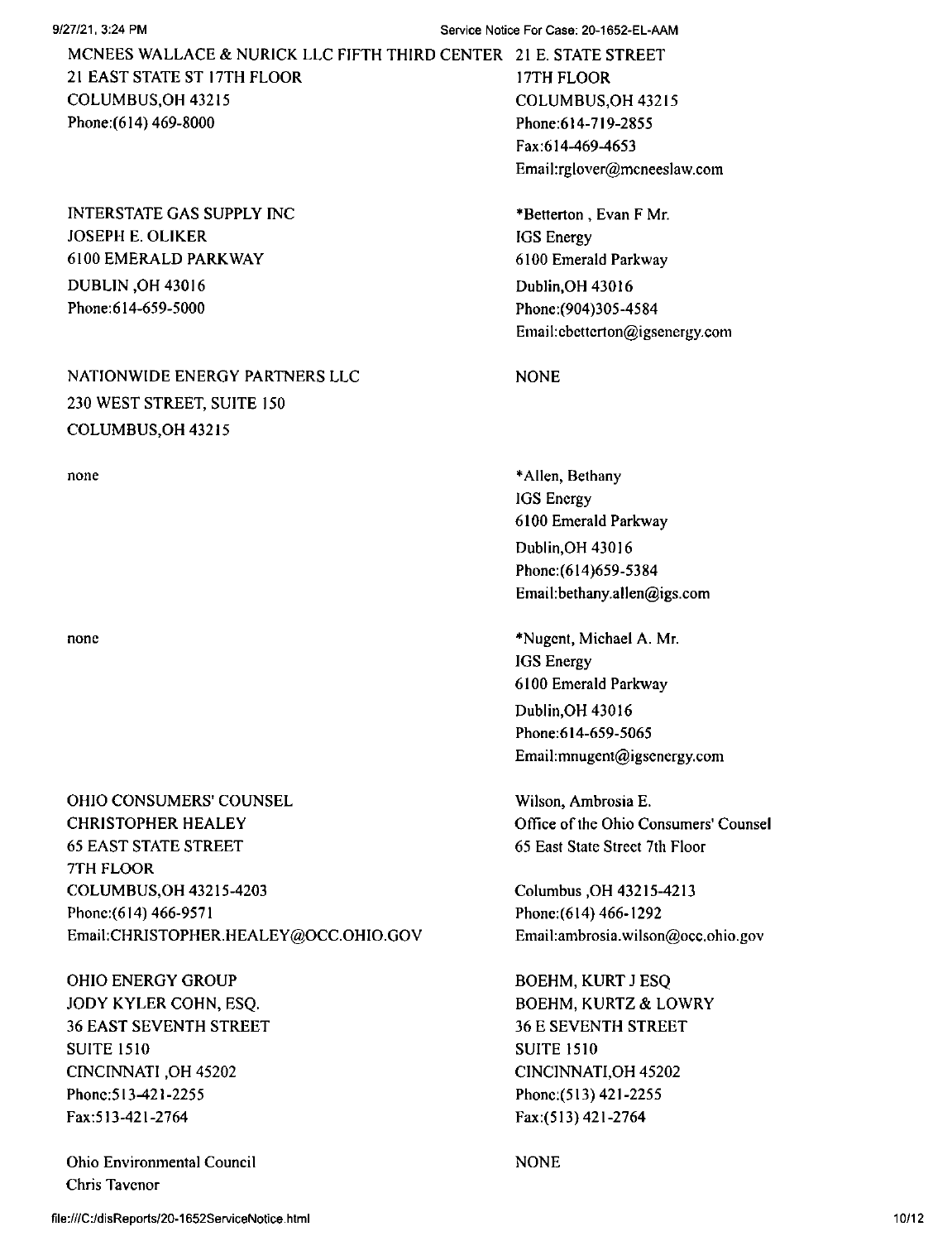1145 Chesapeake Avenue, Suite <sup>I</sup> Columbus,Oh 43212-3449 Phone:614-487-7506 Email:ctavenor@theoec.org

OHIO ENVIRONMENTAL COUNCIL MIRANDA LEPPLA 1145 CHESAPEAKE AVE, <sup>I</sup> COLUMBUS,OH 43212 Phone:614-487-7506 Fax:614-487-7510 Email:mleppIa@theOEC.org

COLUMBUS,OH 43215-4291 Phone;614-227-2300 Fax:614-227-2390 Email:INFO@BRICKER.COM OHIO HOSPITAL ASSOCIATION BRICKER & ECKLER LLP 100 SOUTH THIRD STREET

OHIO PARTNERS FOR AFFORDABLE ENERGY ROBERT DOVE 65 E STATE ST., SUITE 1800 COLUMBUS,OH 43215-4295 Phone: 614-462-5443 Fax:614-464-2634 Email:RDOVE@KEGLERBROWN.COM

# OHIO PARTNERS FOR AFFORDABLE ENERGY

PO BOX 1793

FINDLAY,OH 45839-1793

ONE ENERGY ENTERPRISES LLC KATIE JOHNSON TREADWAY 12385 TOWNSHIP ROAD 215 FINDLAY,OH 45840 Phone:419-905-5821

Email:KTREADWAY@ONEENERGYLLC.COM

FINDLAY,OH 45840 ONE ENERGY ENTERPRISES LLC JAMES DUNN 12385 TOWNSHIP RD 215

**NONE** 

Columbus,OH 43215 Phone:614-227-8813 \*Parram, Devin D. Mr. Bricker and Eckler LLP 100 South Third Street

Email:dpanam@brickcr.com

## NONE

\*Dovc, Robert Mr. KEGLER BROWN HILL RITTER CO LPA 65 E. STATE STREET SUITE 1800 Columbus,OH 43215-4295 Phone:614-462-5443 Fax:614-464-2634 EmaiI:RDOVE@KEGLERBROWN.COM

WARNOCK, MATTHEW W ATTORNEY BRICKER & ECKLER LLP 100 S THIRD STREET COLUMBUS,OH 43215 Phone:614-227-2388 Fax:614-227-2390 Email:mwamock@bricker.com

NONE